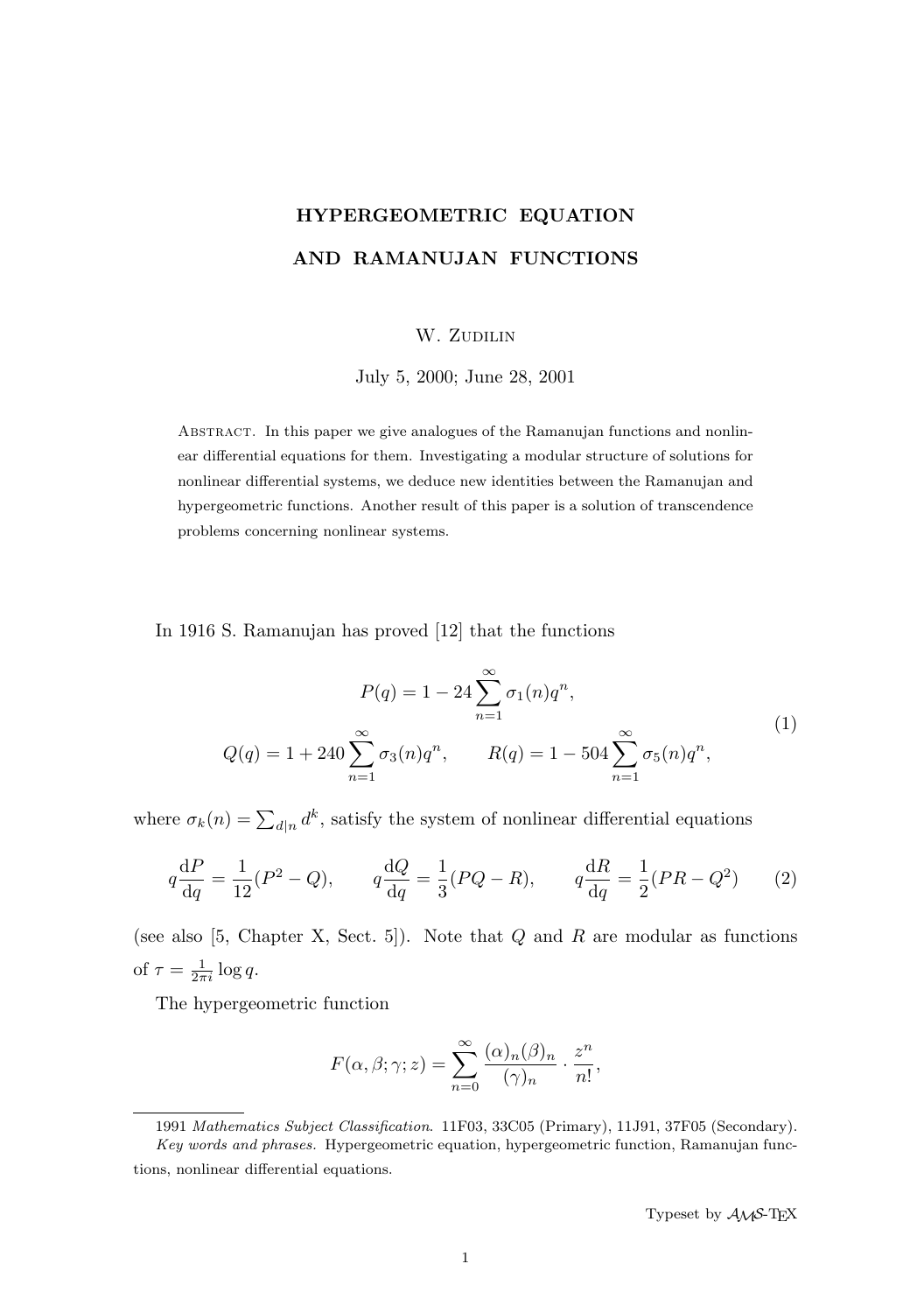where  $(\alpha)_0 = 1$  and  $(\alpha)_n = \alpha(\alpha + 1) \cdots (\alpha + n - 1)$  for  $n = 1, 2, \ldots$ , satisfies the second order linear homogeneous differential equation

$$
z(1-z)\frac{\mathrm{d}^2V}{\mathrm{d}z^2} + (\gamma - (\alpha + \beta + 1)z)\frac{\mathrm{d}V}{\mathrm{d}z} - \alpha\beta V = 0
$$
 (3)

(see, e.g., [15, Chapter 14, Sect. 14.2]). A method starting from original works of K. Jacobi, H. A. Schwarz, M. Halphen et al. allows to derive relations between solutions of the hypergeometric equation (3) and of Ramanujan-like nonlinear systems. To illustrate this statement, we give the formula

$$
F\left(\frac{1}{12}, \frac{5}{12}; 1; \frac{Q^3 - R^2}{Q^3}\right) = Q^{1/4}
$$
 (4)

(see [14] or the end of Sect. 4 below).

This paper deals with both nonlinear systems satisfied by modular functions, and identities between these functions and hypergeometric functions for a special choice of parameters. The recent papers  $[6, 11, 4]$  are devoted to the study of similar questions, but we have another aim. Our work is mostly inspired by Yu. V. Nesterenko's result [9] in number theory about algebraic independence over Q of at least three numbers among q,  $P(q)$ ,  $Q(q)$ , and  $R(q)$  for any  $q \in \mathbb{C}$ ,  $0 < |q| < 1$ . Nesterenko's proof is based on the following three crucial features for the Ramanujan functions:

- (i) algebraic independence over  $\mathbb{C}(q)$ ;
- (ii) algebraic system of differential equations (2) satisfied by the collection of functions in question;
- (iii) polynomial growth of integral coefficients of the Taylor expansions with respect to q.

There exist a lot of another examples of functions satisfying conditions (i)–(iii); some of them are indicated below. However, any such example has the modular nature, that is, the corresponding functions are algebraic over the field generated by the Ramanujan functions. The question about the existence of "nonmodular" functions of one variable q satisfying (i)–(iii) is still unanswered.

## 1. Hypergeometric equation and nonlinear systems

Equation (3) has three regular singular points at 0, 1, and  $\infty$ . Making the change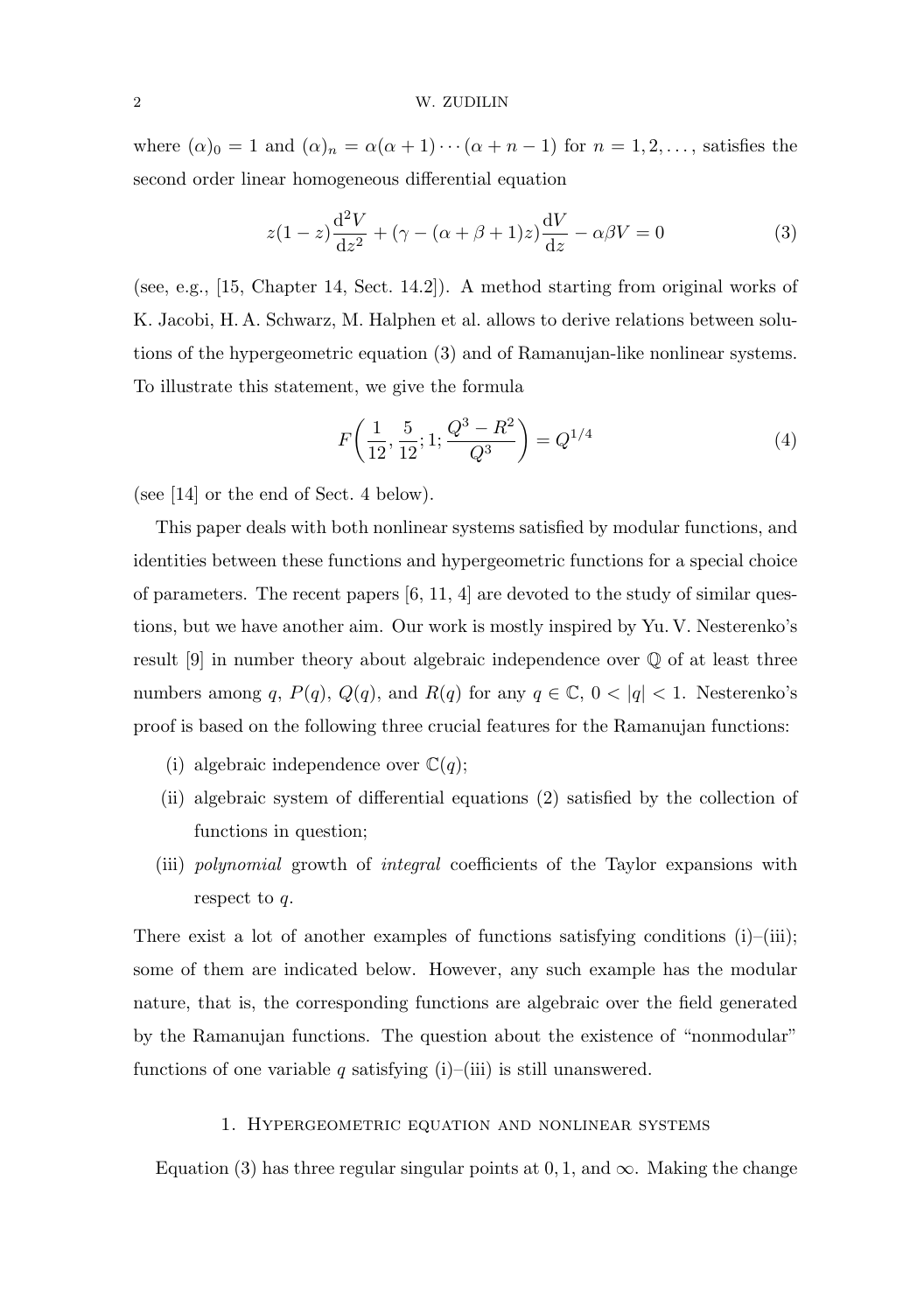$U = z^{\gamma/2} (1-z)^{(\alpha+\beta+1-\gamma)/2} V$  in (3) we deduce the equation

$$
U'' + \left(\frac{a+c}{4z^2} + \frac{b+c}{4(z-1)^2} - \frac{c}{2z(z-1)}\right)U = 0,
$$
\n(5)

where

$$
a = \gamma(1 - \alpha - \beta) + 2\alpha\beta, \qquad b = (\alpha + \beta)(\gamma - \alpha - \beta) + 2\alpha\beta - \gamma + 1,
$$

$$
c = \gamma(\alpha + \beta + 1 - \gamma) - 2\alpha\beta.
$$

Let  $\pi i\tau$  be the ratio of two independent solutions

$$
u_1 = u_1(z)
$$
 and  $u_0 = z^{\gamma/2} (1 - z)^{(\alpha + \beta + 1 - \gamma)/2} F(\alpha, \beta; \gamma; z)$  (6)

of (5), and  $\delta = \frac{1}{\pi i} d/d\tau$ . Then the functions

$$
y_0 = \delta \log u_0,
$$
  $y_1 = \delta \log \frac{u_0}{z},$  and  $y_2 = \delta \log \frac{u_0}{z-1}$  (7)

satisfy the system of nonlinear differential equations

$$
\delta Y_0 = Y_0^2 - \frac{a}{4}(Y_0 - Y_1)^2 - \frac{b}{4}(Y_0 - Y_2)^2 - \frac{c}{4}(Y_1 - Y_2)^2,
$$
  
\n
$$
\delta Y_1 = Y_1^2 - \frac{a}{4}(Y_0 - Y_1)^2 - \frac{b}{4}(Y_0 - Y_2)^2 - \frac{c}{4}(Y_1 - Y_2)^2,
$$
  
\n
$$
\delta Y_2 = Y_2^2 - \frac{a}{4}(Y_0 - Y_1)^2 - \frac{b}{4}(Y_0 - Y_2)^2 - \frac{c}{4}(Y_1 - Y_2)^2
$$
\n(8)

(see [11, Sect. 3, Example 2]).

In the case of hypergeometric equation with parameters  $\alpha = \beta = \frac{1}{2}$  $\frac{1}{2}$  and  $\gamma = 1$ we obtain  $a = b = c = \frac{1}{2}$  $\frac{1}{2}$ , and after the substitution

$$
\Psi_2 = \frac{1}{4}(Y_0 + Y_2),
$$
\n $\Psi_3 = \frac{1}{4}(Y_1 + Y_2),$ \n $\Psi_4 = \frac{1}{4}(Y_0 + Y_1)$ 

in (8) we get the Halphen system [3]

$$
\delta(\Psi_2 + \Psi_3) = 4\Psi_2\Psi_3, \qquad \delta(\Psi_2 + \Psi_4) = 4\Psi_2\Psi_4, \qquad \delta(\Psi_3 + \Psi_4) = 4\Psi_3\Psi_4. \tag{9}
$$

An easy computation using classical formulas (see [15, Sect. 21.8] and [11, Sect. 3, Example 4) shows that the system  $(9)$  is satisfied by the logarithmic  $\delta$ -derivatives of theta constants

$$
\psi_2 = \frac{\delta \vartheta_2}{\vartheta_2}, \qquad \psi_3 = \frac{\delta \vartheta_3}{\vartheta_3}, \qquad \psi_4 = \frac{\delta \vartheta_4}{\vartheta_4} \tag{10}
$$

(for other proofs of this fact we refer to [3] and [16]).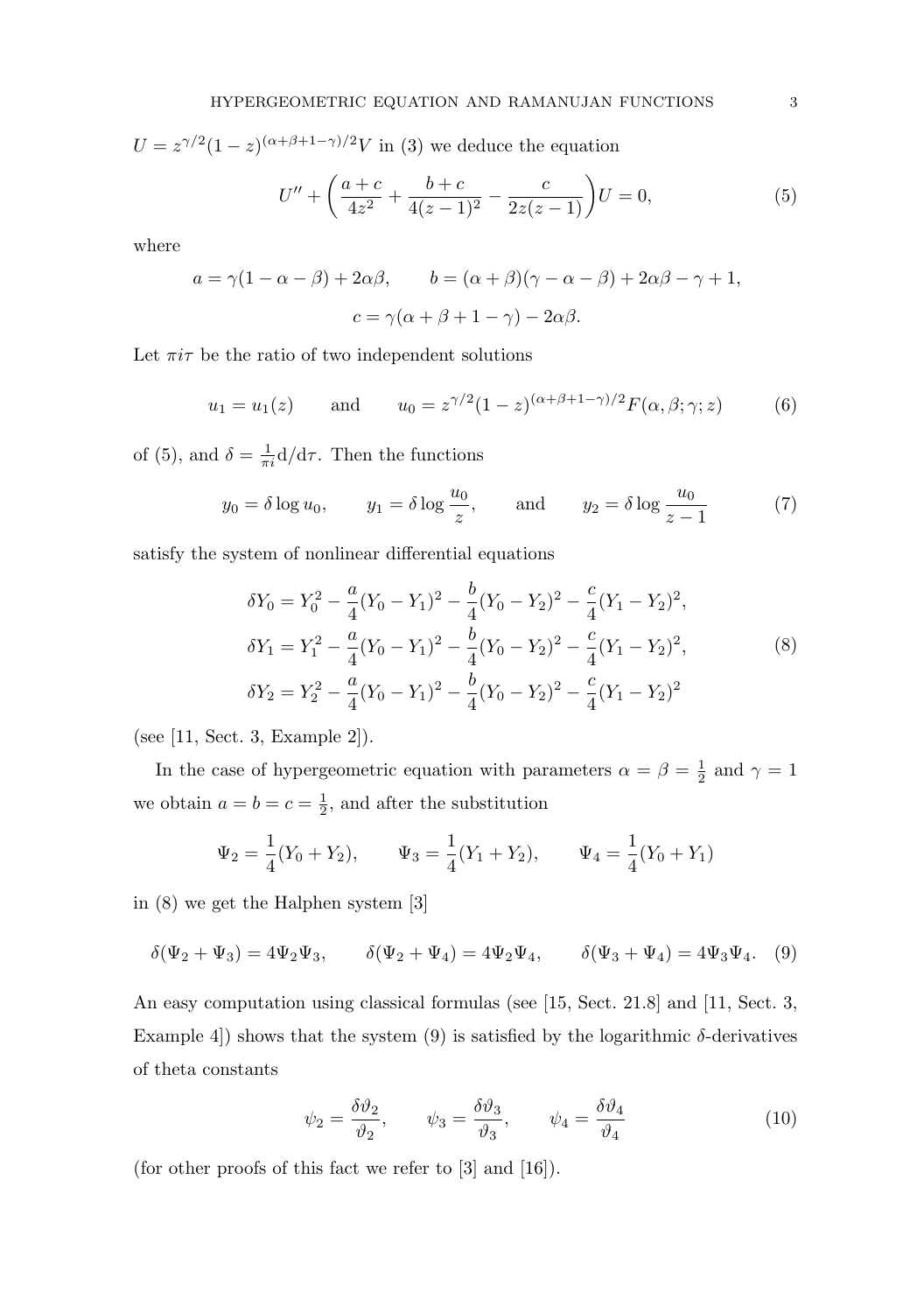# 2. Gauss–Schwarz theory

Let each of the numbers

$$
\lambda = |1 - \gamma| = \sqrt{1 - a - c}, \qquad \mu = |\alpha + \beta - \gamma| = \sqrt{1 - b - c},
$$

$$
\nu = |\alpha - \beta| = \sqrt{1 - a - b}
$$

be either zero or the reciprocal of an integer greater than 1, and  $\lambda + \mu + \nu < 1$ . Then the projective monodromy group  $\Gamma$  of (3) is isomorphic to a certain finitely generated subgroup of  $SL_2(\mathbb{R})$  (the so-called *Schwarz triangle group*), and the map  $\tau \mapsto z(\tau)$  is an *automorphic function with respect to* Γ, well defined inside the Γ-stable circle Ω:

$$
z(\tau) = z(\gamma \tau) = z\left(\frac{a\tau + b}{c\tau + d}\right), \qquad \gamma = \begin{pmatrix} a & b \\ c & d \end{pmatrix} \in \Gamma, \quad \tau \in \Omega.
$$

In particular, the function  $z(\tau)$  is meromorphic in  $\Omega$ .

The Wronskian of the equation  $(5)$  is a constant C; therefore,

$$
\frac{\mathrm{d}\tau}{\mathrm{d}z} = \frac{u_1' u_0 - u_1 u_0'}{\pi i u_0^2} = \frac{C}{\pi i u_0^2}.
$$
\n(11)

Hence  $u_0^2 = \frac{C}{\pi i} dz/d\tau$ , which yields

$$
u_0^2(z(\tau)) = C \cdot \delta z(\tau), \qquad \tau \in \Omega.
$$
 (12)

In the right-hand side of (12) we see an automorphic function of weight 2 with respect to  $\Gamma$  (see, e.g., [2, Sect. 44]). The following statement shows how to express the identity  $(12)$  in terms of the solution  $(7)$  of the system  $(8)$ .

**Lemma 1.** Let  $y_0, y_1, y_2$  be a solution of (8) assigned to the pair of linearly independent solutions  $(6)$  of  $(5)$ . Then

$$
u_0^2 \left( \frac{y_2(\tau) - y_0(\tau)}{y_2(\tau) - y_1(\tau)} \right) = \frac{(y_0(\tau) - y_1(\tau))(y_2(\tau) - y_0(\tau))}{y_2(\tau) - y_1(\tau)}, \qquad \tau \in \Omega. \tag{13}
$$

*Proof.* By  $(11)$  and  $(7)$  we get

$$
y_0 - y_1 = \delta \log z = \frac{u_0^2}{Cz},
$$
  $y_0 - y_2 = \delta \log(z - 1) = \frac{u_0^2}{C(z - 1)},$ 

which implies  $z = (y_2 - y_0)/(y_2 - y_1)$ . Therefore,

$$
u_0^2\left(\frac{y_2-y_0}{y_2-y_1}\right) = u_0^2(z) = Cz(y_0-y_1) = \frac{(y_0-y_1)(y_2-y_0)}{y_2-y_1},
$$

as required in (13).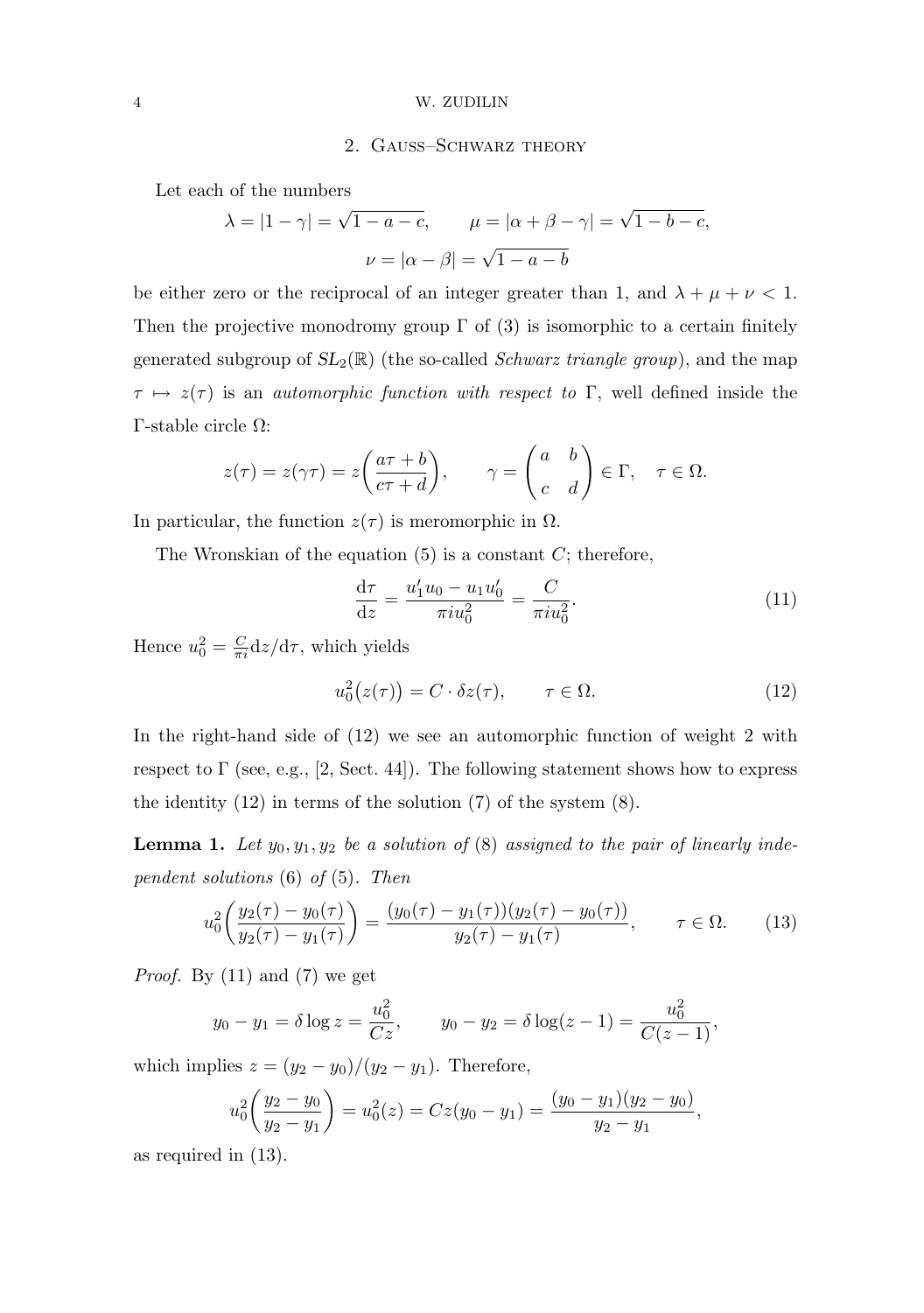Proposition 1. The following equality holds:

$$
F^{2}\left(\alpha,\beta;\gamma;\frac{y_{2}-y_{0}}{y_{2}-y_{1}}\right) = (y_{0}-y_{1})^{\gamma-\alpha-\beta}(y_{2}-y_{1})^{\alpha+\beta}(y_{2}-y_{0})^{1-\gamma}.
$$
 (14)

Proof. By Lemma 1 and the formula

$$
F^{2}\left(\alpha,\beta;\gamma;\frac{y_{2}-y_{0}}{y_{2}-y_{1}}\right) = z^{-\gamma}(1-z)^{-\alpha-\beta-1+\gamma}u_{0}^{2}(z)
$$

$$
=\left(\frac{y_{2}-y_{0}}{y_{2}-y_{1}}\right)^{-\gamma}\left(\frac{y_{0}-y_{1}}{y_{2}-y_{1}}\right)^{-\alpha-\beta-1+\gamma}u_{0}^{2}\left(\frac{y_{2}-y_{0}}{y_{2}-y_{1}}\right)
$$
(15)

we obtain the desired relation (14).

Remark. Formula (15) explains what branches of the root functions one must consider in (14). Their choice is determined by our choice of branches of  $z^{-\gamma}$  and  $(1-z)^{-\alpha-\beta-1+\gamma}$ , which we assume to take real values for  $z \in (0,1)$ . It is interesting to note that some corollaries of (14) (for instance, (4)) can sometimes be regarded as equalities of formal power series, without mention of branches of root functions.

**Proposition 2.** The functions (7) are meromorphic in  $\Omega$ ; moreover, they have only simple poles. If  $\tau_0 \in \Omega$  is a pole of any of the functions (7) then

$$
z(\tau_0) \in \{0, 1, \infty\}.
$$
 (16)

Proof. According to formulas (7) and (12) we have

$$
y_0(\tau) = \frac{1}{2}\delta \log(\delta z(\tau)), \qquad y_1(\tau) = \frac{1}{2}\delta \log \frac{\delta z(\tau)}{z(\tau)}, \qquad y_2(\tau) = \frac{1}{2}\delta \log \frac{\delta z(\tau)}{z(\tau) - 1}.
$$
\n(17)

Hence simple poles of functions (17) coincide with zeros and poles of  $\delta z(\tau)$ ,  $z(\tau)$ , and  $z(\tau) - 1$ . The poles of the last functions are poles of  $z(\tau)$ , which satisfy (16) (that is, they belong to the set of cusps of Γ). Zeros of a function  $z(\tau) - z_0$ , where  $z_0 \in \{0, 1\}$ , are exactly points  $\tau_0$  such that  $z(\tau_0) = z_0$ . Finally, it remains to prove that all zeros of the function (12) satisfy (16). Assuming the contrary, suppose that there exists  $\tau_0$  such that both  $u_0(z(\tau_0)) = 0$  and  $z_0 = z(\tau_0) \notin \{0, 1, \infty\}$ . Since  $z_0$  is not a singular point of the differential equation (5), linearly independent solutions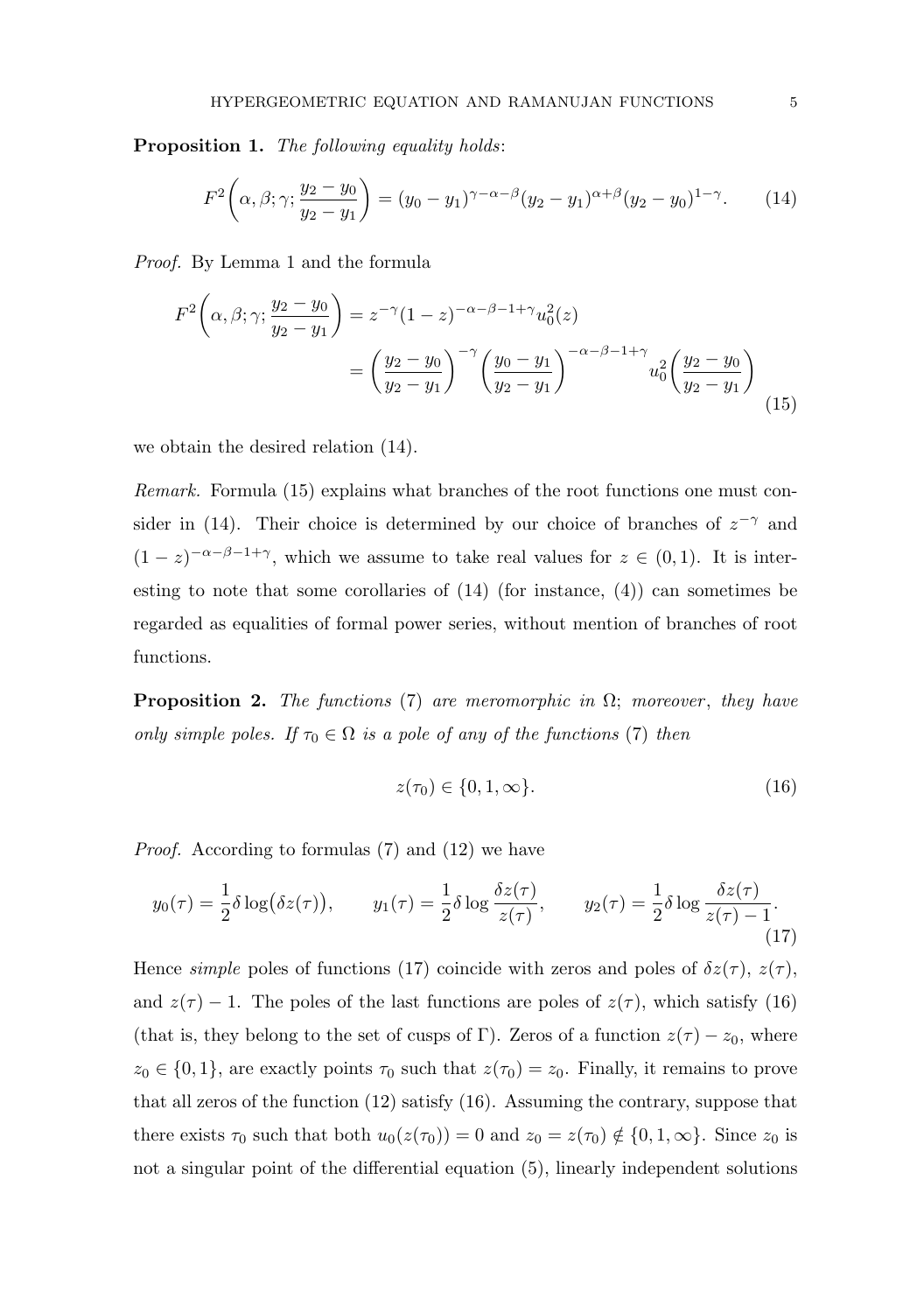$u_0(z)$  and  $u_1(z)$  are holomorphic at  $z = z_0$ , and  $u_1(z_0) \neq 0$  because  $u_0(z_0) = 0$ . Therefore the point  $\tau_0 = \tau(z_0) = \frac{1}{\pi i} u_1(z_0) / u_0(z_0) = \infty$  does not belong to  $\Omega$ . This contradiction completes the proof.

In the proof of Lemma 1 we express the automorphic function  $z(\tau)$  in terms of the solution of the nonlinear system (8). The functions (7) are not automorphic, but they have transformations under the action of  $\Gamma$  as follows.

**Proposition 3.** Suppose that  $\Gamma$  is the monodromy group for (5) and the collection  $y_0(\tau), y_1(\tau), y_2(\tau)$  gives a solution of the dual system (8). Then

$$
y_j(\gamma \tau) = (c\tau + d)^2 y_j(\tau) + \frac{1}{\pi i} c(c\tau + d), \qquad j = 0, 1, 2,
$$
  

$$
\gamma = \begin{pmatrix} a & b \\ c & d \end{pmatrix} \in \Gamma, \quad \tau \in \Omega.
$$
 (18)

*Proof.* Without loss of generality we give the proof of (18) only for the case of  $y_0(\tau)$ . The action of the monodromy group on a pair of linearly independent solutions  $u_0(z)$  and  $u_1(z)$  can be expressed as

$$
\gamma: u_0(z) \mapsto cu_1(z) + du_0(z), \quad \gamma: u_1(z) \mapsto au_1(z) + bu_0(z), \qquad \gamma = \begin{pmatrix} a & b \\ c & d \end{pmatrix} \in \Gamma.
$$

Consequently, for  $\gamma \in \Gamma$  using (7) we obtain

$$
y_0(\gamma \tau) = \frac{1}{\pi i} \frac{d}{d(\gamma \tau)} \log u_0(z(\gamma \tau)) = \left(\frac{d(\gamma \tau)}{d\tau}\right)^{-1} \cdot \frac{1}{\pi i} \frac{d}{d\tau} \log(c u_1 + d u_0)
$$
  
=  $(c\tau + d)^2 \cdot \frac{1}{\pi i} \frac{d}{d\tau} \log(u_0 \cdot (c\tau + d))$   
=  $(c\tau + d)^2 \cdot \left(\delta \log u_0 + \frac{c}{\pi i(c\tau + d)}\right), \qquad \tau \in \Omega,$ 

which is the desired conclusion.

By (18) and Proposition 2, the differences  $y_0 - y_1$  and  $y_0 - y_2$  are *automorphic* forms of weight 2 with respect to  $\Gamma$ :

$$
(y_0 - y_j)(\gamma \tau) = (c\tau + d)^2 \cdot (y_0 - y_j)(\tau), \qquad j = 1, 2,
$$

$$
\gamma = \begin{pmatrix} a & b \\ c & d \end{pmatrix} \in \Gamma, \quad \tau \in \Omega.
$$

Thus, the identity (13) shows what automorphic function (of weight 0) one must substitute for z in  $u_0^2(z)$  to get an automorphic function of weight 2.

Another advantage of the functions  $y_0(\tau)$ ,  $y_1(\tau)$ ,  $y_2(\tau)$  is the possibility to construct new automorphic functions with their help.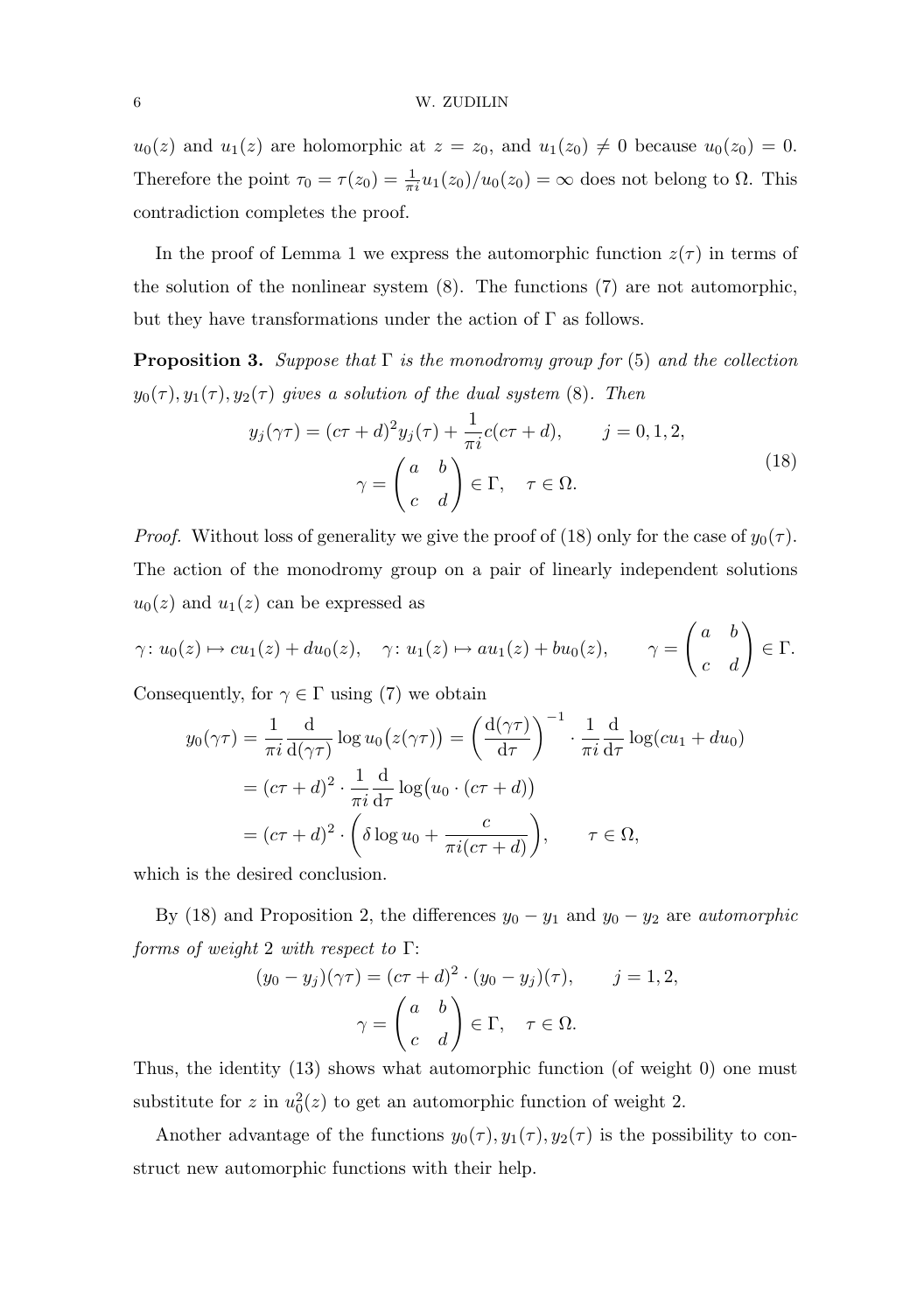**Proposition 4.** Suppose that  $\Omega$  is the interior of the circle stable under the Schwarz triangle group  $\Gamma$ , and a function  $f(\tau)$  meromorphic in  $\Omega$  satisfies the functional equation

$$
f(\gamma \tau) = (c\tau + d)^2 f(\tau) + \frac{k}{\pi i} c(c\tau + d), \qquad \gamma = \begin{pmatrix} a & b \\ c & d \end{pmatrix} \in \Gamma, \quad \tau \in \Omega,
$$

where  $k > 0$ . Then

(a) the differential operator

$$
\delta_p = \delta - \frac{p}{k} f(\tau)
$$

takes each automorphic function of weight p with respect to  $\Gamma$  to an automorphic function of weight  $p + 2$ ;

(b) the function  $\delta_1 f(\tau)$  is a automorphic form of weight 4 with respect to  $\Gamma$ .

We omit the proof since there is a detailed description in [5, Chapter X, Sect. 5] for the concrete function  $f(\tau) = P(e^{2\pi i \tau})$  satisfying the functional equation

$$
f(\gamma \tau) = (c\tau + d)^2 f(\tau) + \frac{6}{\pi i} c(c\tau + d), \qquad \gamma = \begin{pmatrix} a & b \\ c & d \end{pmatrix} \in SL_2(\mathbb{Z}), \quad \Im \tau > 0.
$$

We observe that if  $f(\tau)$  satisfies the assumptions of Proposition 4 and is a *holo*morphic function in  $\Omega$ , then, by this result, one obtains a sequence of automorphic forms  $f_4 = \delta_1 f$ ,  $f_6 = \delta_4 f_4$ ,  $f_8 = \delta_6 f_6$ , etc. of weights  $4, 6, 8, \ldots$  respectively. This fact (and the known structure of modular forms for  $SL_2(\mathbb{Z})$ ) gives one arguments to prove the system of differential equations (2).

## 3. Isomorphism of differentially stable fields

In this section we apply the one-dimensional case of the general method introduced in the joint work [1] of D. Bertrand and this author to compute the transcendence degree of the differential field generated by automorphic forms. Reducing to the case of dimension 1 enables us to be more explicit.

We fix a hypergeometric equation (3) such that its projective monodromy group  $\Gamma$ is the Schwarz triangle group with angles  $\lambda, \mu$ , and  $\nu$ . Let  $\Omega$  be the interior of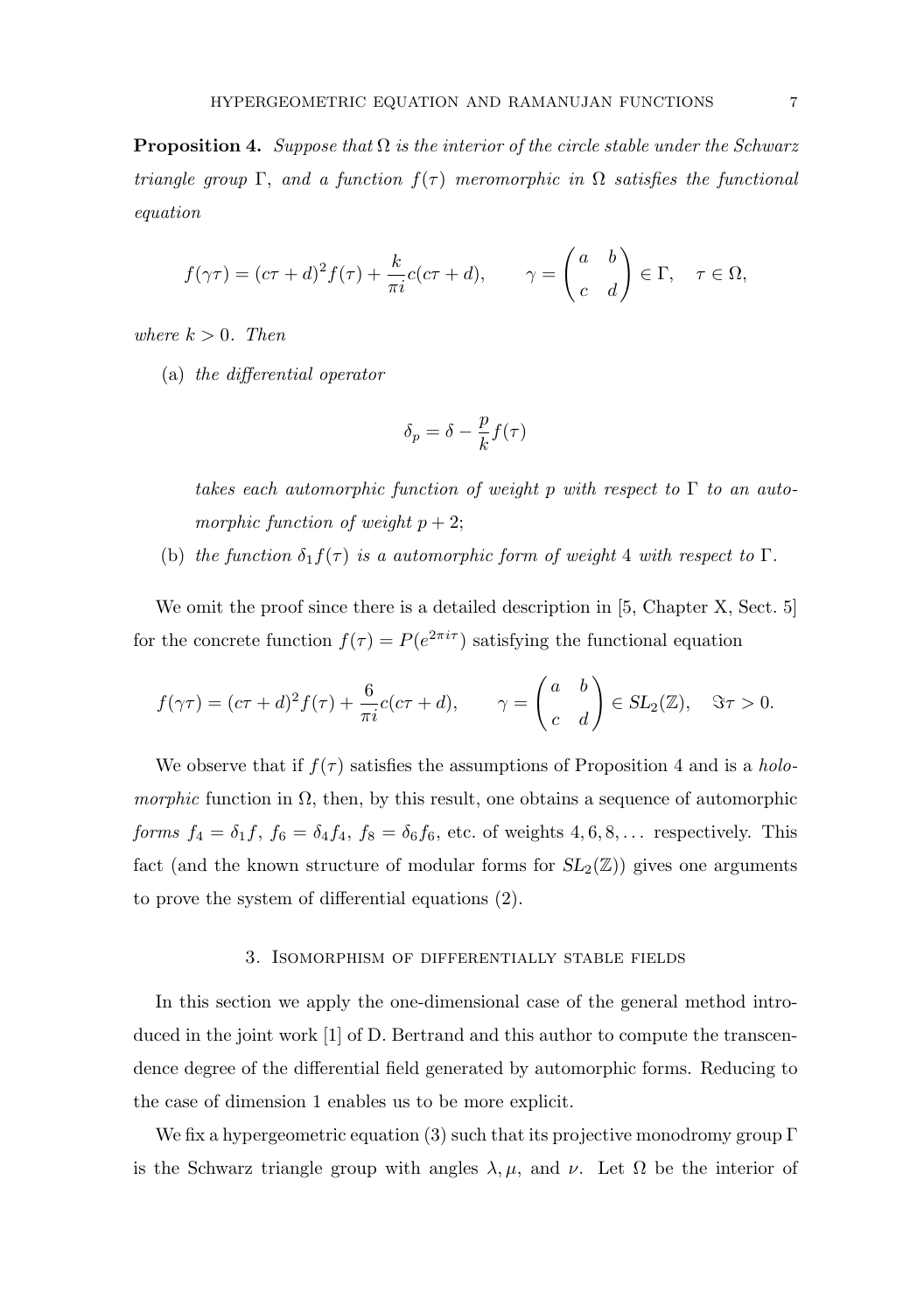Γ-stable circle. We take the nonlinear system (8) dual to (3) (or, equivalently, to  $(5)$ ).

We take an *arbitrary* solution  $y_0(\tau)$ ,  $y_1(\tau)$ ,  $y_2(\tau)$  of (8) that is analytic in a neighborhood of  $\tau_0 \in \Omega$  and the quantities  $y_0(\tau_0), y_1(\tau_0), y_2(\tau_0)$  are all distinct. Consider the field

$$
\mathcal{L} = \mathbb{C}(\tau, y_0(\tau), y_1(\tau), y_2(\tau)),
$$

which is  $\delta$ -differentially stable by (8). Note that the rings  $\mathbb{C}[\tau, y_0, y_1, y_2]$  and  $\mathbb{C}[y_0, y_1, y_2]$  are also  $\delta$ -stable.

By [11, Theorem 1.1, 3)] we can find linearly independent solutions  $u_0, u_1$  of the homogeneous equation (5) such that setting  $\pi i \tau = u_1/u_0$  we obtain by (7) the functions  $y_0(\tau)$ ,  $y_1(\tau)$ ,  $y_2(\tau)$  (at least in the neighborhood of  $\tau_0$ ). Consider the d/dz-differentially stable field

$$
\mathcal{K}=\mathbb{C}\big(z,u_0(z),u_0'(z),u_1(z),u_1'(z)\big)
$$

which is the Picard–Vessiot extension for the equation (5).

The fields K and L are defined globally: for  $\mathbb{C} \setminus \{0,1\}$  and for  $\Omega$ , respectively (the last fact is a consequence of Gauss–Schwarz theory).

**Lemma 2.** There holds the embedding  $\mathcal{L} \subset \mathcal{K}$ .

Proof. By (11) and (7) one has

$$
y_0 = \frac{u'_0 u_0}{C}, \qquad y_1 = \frac{u'_0 u_0}{C} - \frac{u_0^2}{Cz}, \qquad y_2 = \frac{u'_0 u_0}{C} - \frac{u_0^2}{C(z-1)}, \tag{19}
$$

which yields that  $\tau = \frac{1}{\pi i} u_1/u_0$  and the functions  $y_0(\tau)$ ,  $y_1(\tau)$ , and  $y_2(\tau)$  belong to  $\mathbb{C}(z, u_0, u'_0, u_1) = \mathcal{K}$ . This proves the required embedding.

In general, the inverse embedding  $K \subset \mathcal{L}$  fails, but this drawback can be easily remedied.

Consider the symmetric square or the Appell transform (see [15, Chapter 14, Example 10) of the differential equation  $(5)$ , that is the third order linear homogeneous differential equation with fundamental system of solutions  $u_0^2, u_0u_1, u_1^2$ . Its Picard–Vessiot extension is precisely

$$
\mathcal{K}_2=\mathbb{C}(z,u_0^2,(u_0^2)',(u_0^2)'',u_1^2,(u_1^2)',(u_1^2)'',u_0u_1,(u_0u_1)',(u_0u_1)'').
$$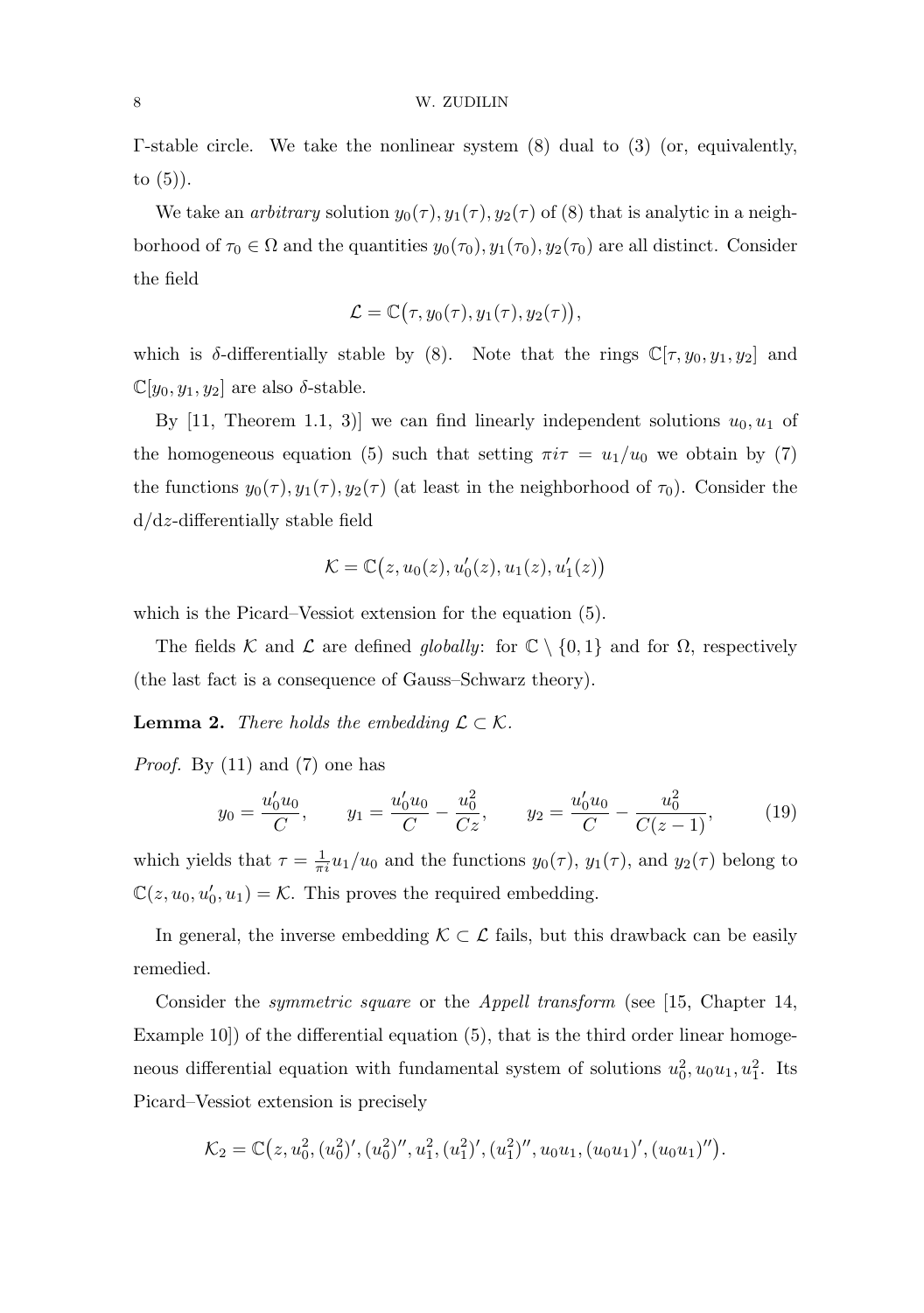# **Proposition 5.** The differentially stable fields  $K_2$  and  $\mathcal{L}$  coincide.

*Proof.* Using formulas (19) and  $\tau = u_0 u_1 / u_0^2$ , we deduce that the functions  $\tau$ ,  $y_0(\tau)$ ,  $y_1(\tau)$ , and  $y_2(\tau)$  belong to  $\mathbb{C}(z, u_0^2, (u_0^2)', u_0 u_1) \subset \mathcal{K}_2$ . This yields the embedding  $\mathcal{L} \subset \mathcal{K}_2$ .

Conversely, by (19) we get  $z = (y_2 - y_0)/(y_2 - y_1)$  (see the proof of Lemma 1) and

$$
u_0^2 = Cz(y_0 - y_1),
$$
  $u_1^2 = \tau^2 u_0^2,$   $u_0 u_1 = \tau u_0^2;$ 

the  $d/dz$ -stability of  $\mathcal L$  follows from the formula

$$
\frac{\mathrm{d}}{\mathrm{d}z} = \frac{\mathrm{d}\tau}{\mathrm{d}z}\frac{\mathrm{d}}{\mathrm{d}\tau} = \left(\frac{u_1}{u_0}\right)'\frac{\mathrm{d}}{\mathrm{d}\tau} = \frac{C}{u_0^2}\delta
$$

and the  $\delta$ -stability of  $\mathcal{L}$ . This implies the embedding  $\mathcal{K}_2 \subset \mathcal{L}$  and completes the proof of the proposition.

**Corollary 1.** The field L does not depend on the choice of the solution  $y_0(\tau)$ ,  $y_1(\tau)$ ,  $y_2(\tau)$  of the system (8) analytic in a neighborhood of  $\tau_0 \in \Omega$  with distinct quantities  $y_0(\tau_0), y_1(\tau_0), y_2(\tau_0).$ 

Proof. Since Picard–Vessiot extensions do not depend on the choice of linearly independent solutions  $u_0, u_1$  of (5), the application of Proposition 5 completes the proof.

**Corollary 2.** The transcendence degree of  $\mathcal{L}$  over  $\mathbb{C}$  is 4.

Proof. First we have

$$
\operatorname{tr} \deg_{\mathbb{C}} \mathcal{L} = \operatorname{tr} \deg_{\mathbb{C}} \mathcal{K}_2 = \operatorname{tr} \deg_{\mathbb{C}} \mathcal{K} = \operatorname{tr} \deg_{\mathbb{C}(z)} \mathcal{K} + 1.
$$

The transcendence degree of the Picard–Vessiot extension  $\mathcal K$  over  $\mathbb C(z)$  is equal to the dimension of the Galois group for the differential equation (5), which is the dimension of the monodromy group  $\Gamma$ . Since the dimension of any Schwarz triangle group is 3, we get the desired conclusion.

The result of Corollary 2 (in slightly distinct notation) is classical and has many different proofs (see [7, 10] for a more general assertion). The proofs in this section demonstrate one-dimensional potentials of the method from [1], which seems to be new even in this simple case.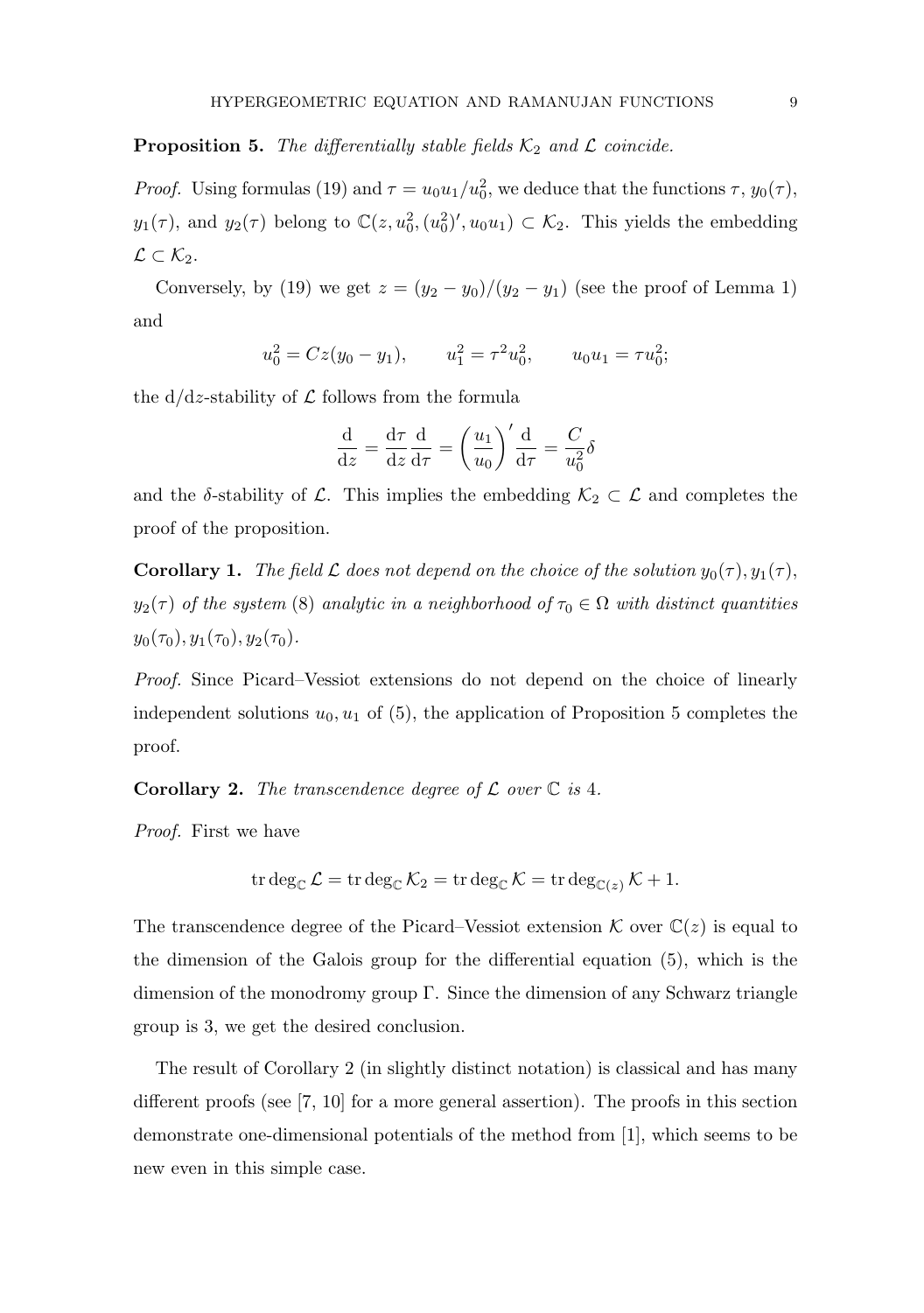## 4. Analogues of Ramanujan systems

We are interested in finding hypergeometric equations (3) such that the dual system (8) possesses solutions having expansions in non-negative powers of  $q = e^{\pi i \tau}$ (where  $\Im \tau > 0$ ) with almost all integral coefficients. We can restrict considerations to the case  $\gamma = 1$  (equivalently,  $a + c = 1$ ) since all other cases correspond to permutations of the parameters  $a, b, c$  (see Sect. 2 above). Our numerical results for systems (8) with periodic and good-arithmetic solutions (the total number of these systems is 9 by [4]) are gathered in the table below.

The cases considered above of logarithmic  $\delta$ -derivatives of theta constants (10)  $(\lambda = \mu = \nu = 0)$  and the Ramanujan functions (1)  $(\lambda = 0, \mu = \frac{1}{2})$  $\frac{1}{2}$ ,  $\nu = \frac{1}{3}$  $\frac{1}{3}$ ) are related by the formulas

$$
P = 4(\psi_2 + \psi_3 + 4\psi_4),
$$
  
\n
$$
Q = 4^2((\psi_2 + 7\psi_3 - 8\psi_4)^2 - 48(\psi_3 - \psi_4)^2) = (\vartheta_2^4 + 8\vartheta_4^4)^2 - 48\vartheta_2^8,
$$
  
\n
$$
R = 4^3(\psi_2 + \psi_3 - 2\psi_4)((\psi_2 - 17\psi_3 + 16\psi_4)^2 - 288(\psi_3 - \psi_4)^2)
$$
  
\n
$$
= (\vartheta_2^4 + \vartheta_3^4)((\vartheta_4^4 - 16\vartheta_2^4)^2 - 288\vartheta_2^8).
$$
\n(20)

We have not succeeded in the search of references for  $(20)$  whereas the relations between  $P(q^2), Q(q^2), R(q^2)$  and  $\psi_2(q), \psi_3(q), \psi_4(q)$  are well known (see, e.g., [16]). One possible way to prove identities (20) is to use the "modularity" of (1) and (10) and to check the equality of their first terms in  $q$ -expansions; another way is based on the differential equations for the functions (1) and (10).

It is clear that the functions

$$
P_2(q) = \frac{P(q) + 2P(q^2)}{1+2}, \quad Q_2(q) = \frac{Q(q) + 2^2 Q(q^2)}{1+2^2},
$$
  
\n
$$
R_2(q) = \frac{R(q) + 2^3 R(q^2)}{1+2^3}, \quad S_2(q) = \frac{R_2^2(q)}{Q_2(q)},
$$
\n(21)

$$
P_3(q) = \frac{P(q) + 3P(q^3)}{1+3}, \quad Q_3(q) = \frac{Q(q) + 3^2 Q(q^3)}{1+3^2}, \quad R_3(q) = \frac{R(q) + 3^3 R(q^3)}{1+3^3},
$$

$$
S_3(q) = \frac{R_3^2(q)}{Q_3(q)}, \quad T_3(q) = \frac{R_3^3(q)}{Q_3^2(q)}, \quad U_3(q) = \frac{R_3^4(q)}{Q_3^3(q)}\tag{22}
$$

have Taylor expansions with respect to  $q$  with integral coefficients of polynomial growth (cf. the assumption (iii) from the introductory section). To check the assumptions (i) and (ii) we give the following assertions.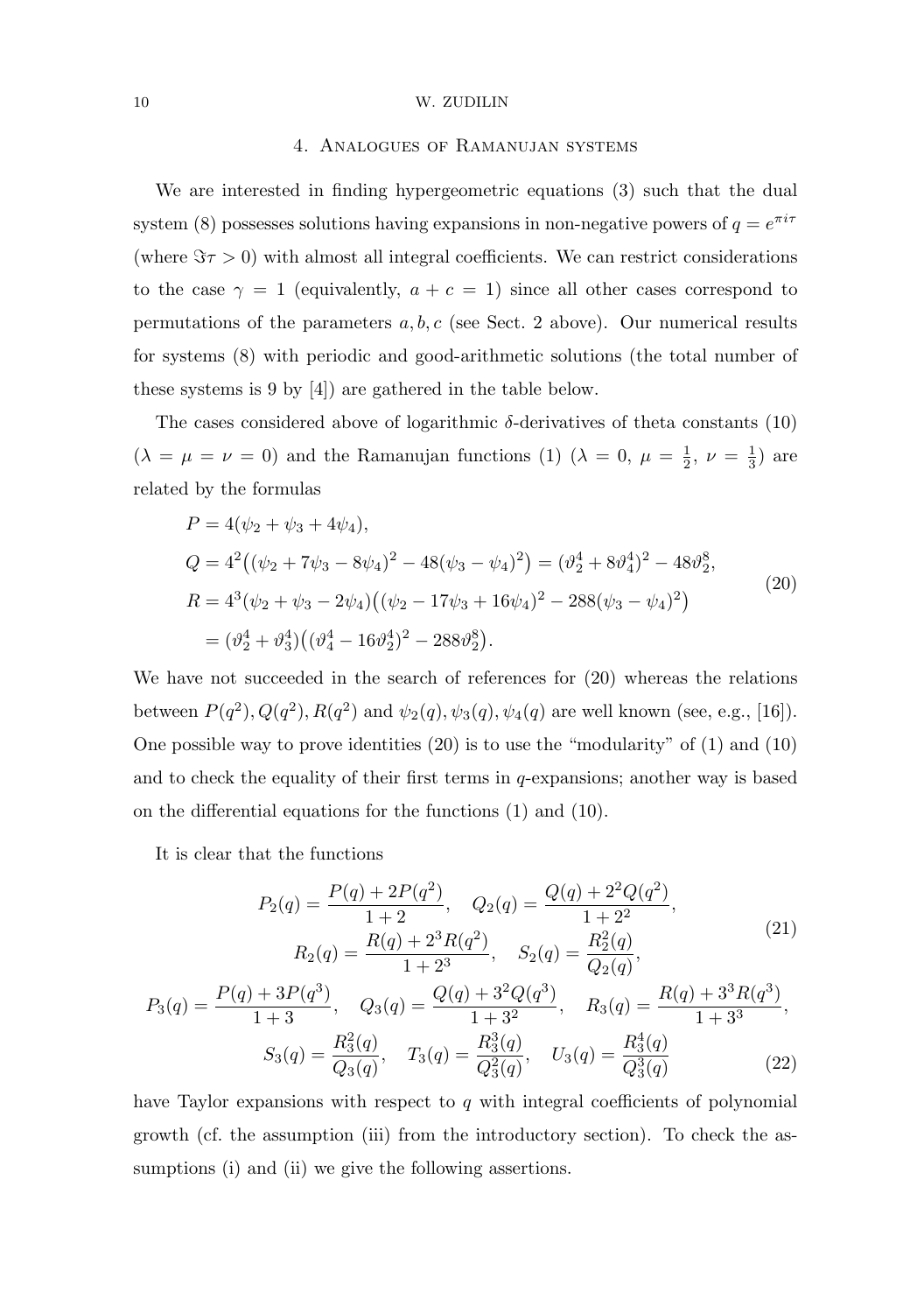**Proposition 6.** The functions  $P_2, Q_2, R_2, S_2$  satisfy the differential equations

$$
\delta P_2 = \frac{1}{8} (P_2^2 - Q_2), \quad \delta Q_2 = \frac{1}{2} (P_2 Q_2 - R_2),
$$
  

$$
\delta R_2 = \frac{1}{4} (3P_2 R_2 - 2Q_2^2 - S_2), \quad \delta S_2 = P_2 S_2 - Q_2 R_2
$$

and the additional condition  $R_2^2 = Q_2 S_2$ . The functions  $P_2, Q_2, R_2$  are algebraically independent over  $\mathbb{C}(q)$ .

**Proposition 7.** The functions  $P_3, Q_3, R_3, S_3, T_3, U_3$  satisfy the differential equations

$$
\delta P_3 = \frac{1}{6}(P_3^2 - Q_3), \quad \delta Q_3 = \frac{2}{3}(P_3Q_3 - R_3),
$$

$$
\delta R_3 = \frac{1}{2}(2P_3R_3 - Q_3^2 - S_3), \quad \delta S_3 = \frac{1}{3}(4P_3S_3 - 3Q_3R_3 - T_3),
$$

$$
\delta T_3 = \frac{1}{6}(10P_3T_3 - 9R_3^2 - U_3), \quad \delta U_3 = 2(P_3U_3 - R_3S_3) = 2(P_3U_3 - Q_3T_3)
$$

and the additional conditions  $R_3^2 = Q_3S_3$ ,  $R_3S_3 = Q_3T_3$ ,  $S_3^2 = Q_3U_3$ . The functions  $P_3, Q_3, R_3$  are algebraically independent over  $\mathbb{C}(q)$ .

Propositions 6 and 7 can be derived directly either from the system of differential equations (2), or from the systems (8) for Schwarz triangle groups with angles  $\lambda = 0$ ,  $\mu = \frac{1}{2}$  $\frac{1}{2}, \nu = \frac{1}{4}$  $\frac{1}{4}$  and  $\lambda = 0, \mu = \frac{1}{2}$  $\frac{1}{2}, \nu = \frac{1}{6}$  $\frac{1}{6}$  and the table.

We now want to explain the origin of relations from the last column of the table. Numerical computations using an easy algorithm written for GP-PARI calculator gives one q-expansions of the functions  $y_0 = \frac{1}{2}$  $\frac{1}{2} - c \cdot Cq + O(q^2), y_1 = -\frac{1}{2}$  $\frac{1}{2} + O(q^2)$ , and  $y_2 = \frac{1}{2}$  $\frac{1}{2} + a \cdot Cq + O(q^2)$  up to  $q^n$  for arbitrary  $n \geq 1$ ; here  $C > 0$  is some specially selected constant. By Proposition 2, the functions  $y_0, y_1, y_2$  have at most one (if  $\lambda = \mu = 0$ ) or two (if  $\lambda = 0$ ) simple poles in the upper half-plane  $\Omega = \{ \tau : \Im \tau > 0 \};$ therefore there exist two (if  $\lambda = \mu = 0$ ) or one (if  $\lambda = 0$ ) linear combinations of  $y_0, y_1, y_2$  representing functions *holomorphic* in  $\Omega$ . To identify them with P,  $P_2$ , or  $P_3$  it is sufficient to look only at finitely many, say seven, terms in their q-expansions. Indeed, the linear spaces  $S_k(\Gamma)$ , where  $k = 2, 4$ , or 6, of cusp forms (which, in particular, contain automorphic forms of weight k vanishing at  $q = 0$ ) have dimensions  $\leq 6$  by [13, Theorem 2.24] in all cases listed in the table. Thus, any difference of the functions separated by sign  $=$  in the last column of the table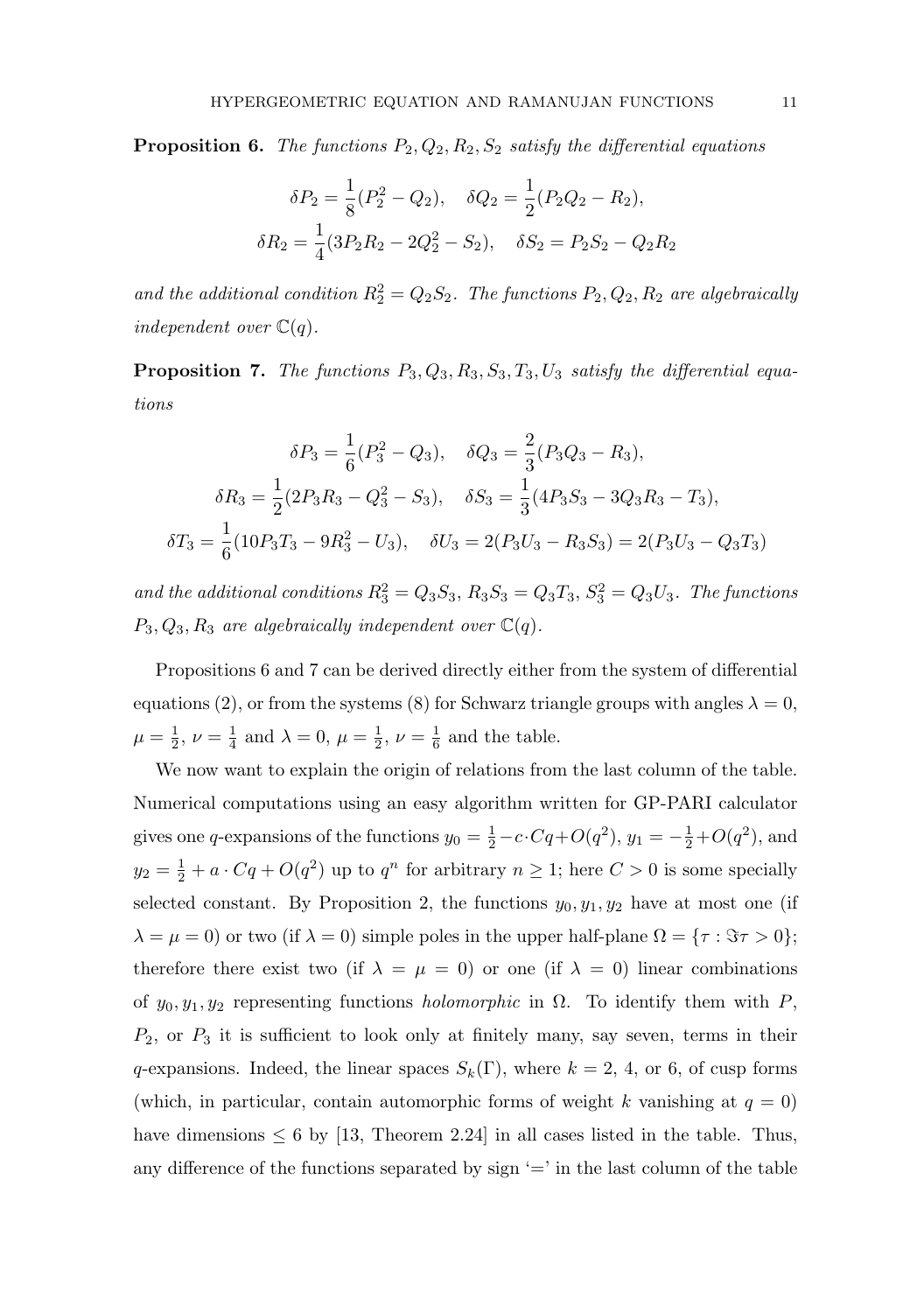# TABLE. Solutions of nonlinear systems  $(8)$

| $\lambda,\mu,\nu$   | $\alpha, \beta; \gamma$                                                                                                        | a, b, c                                                                                                                             | Ramanujan systems                                              |
|---------------------|--------------------------------------------------------------------------------------------------------------------------------|-------------------------------------------------------------------------------------------------------------------------------------|----------------------------------------------------------------|
| 0, 0, 0             | $\frac{1}{2}, \frac{1}{2}; 1$                                                                                                  | $\frac{1}{2}, \frac{1}{2}, \frac{1}{2}$                                                                                             | $5y_0 + 5y_1 + 2y_2 = P$                                       |
|                     |                                                                                                                                |                                                                                                                                     | $3y_0 + 3y_1 + 2y_2 = P_2$                                     |
| $0, 0, \frac{1}{2}$ | $\frac{1}{4}, \frac{3}{4}; 1$                                                                                                  | $\frac{3}{8}, \frac{3}{8}, \frac{5}{8}$                                                                                             | $4y_0 + 5y_1 + 3y_2 = P$                                       |
|                     |                                                                                                                                |                                                                                                                                     | $2y_0 + 3y_1 + 3y_2 = P_2$                                     |
|                     | $0, 0, \frac{1}{3}$ $\left  \frac{1}{3}, \frac{2}{3}; 1 \right $ $\frac{4}{9}, \frac{4}{9}, \frac{5}{9}$                       |                                                                                                                                     | $4y_0 + 5y_1 + 3y_2 = P$                                       |
|                     |                                                                                                                                |                                                                                                                                     | $2y_0 + 2y_1 + 2y_2 = P_3$                                     |
|                     |                                                                                                                                |                                                                                                                                     | $(y_2-y_1)^2=Q_3$                                              |
|                     |                                                                                                                                |                                                                                                                                     | $(y_2-y_1)^2(2y_0-y_1-y_2)=R_3$                                |
|                     |                                                                                                                                | $0, \frac{1}{2}, \frac{1}{3}$ $\left  \frac{1}{12}, \frac{5}{12}; 1 \right  \frac{41}{72}, \frac{23}{72}, \frac{31}{72}$            | $4y_0 + 5y_1 + 3y_2 = P$                                       |
|                     |                                                                                                                                |                                                                                                                                     | $(y_0 - y_1)(y_2 - y_1) = Q$                                   |
|                     |                                                                                                                                |                                                                                                                                     | $(y_0-y_1)^2(y_2-y_1)=R$                                       |
|                     |                                                                                                                                | $0, \frac{1}{2}, \frac{1}{4}$ $\frac{1}{8}, \frac{3}{8}; 1$ $\frac{19}{32}, \frac{11}{32}, \frac{13}{32}$                           | $3y_0 + 3y_1 + 2y_2 = P_2$                                     |
|                     |                                                                                                                                |                                                                                                                                     | $(y_0-y_1)(y_2-y_1)=Q_2$                                       |
|                     |                                                                                                                                |                                                                                                                                     | $(y_0-y_1)^2(y_2-y_1)=R_2$                                     |
|                     |                                                                                                                                | $0, \frac{1}{2}, \frac{1}{6}$ $\frac{1}{6}, \frac{1}{3}; 1$ $\frac{11}{18}, \frac{13}{36}, \frac{7}{18}$                            | $\frac{5}{2}y_0 + 2y_1 + \frac{3}{2}y_2 = P_3$                 |
|                     |                                                                                                                                |                                                                                                                                     | $(y_0 - y_1)(y_2 - y_1) = Q_3$                                 |
|                     |                                                                                                                                |                                                                                                                                     | $(y_0-y_1)^2(y_2-y_1)=R_3$                                     |
|                     |                                                                                                                                | $0, \frac{1}{3}, \frac{1}{3}$ $\left[\frac{1}{6}, \frac{1}{2}; 1 \right]$ $\left[\frac{1}{2}, \frac{7}{18}, \frac{1}{2}\right]$     | $2y_0 + 2y_1 + 2y_2 = P(-q^2)$                                 |
|                     |                                                                                                                                |                                                                                                                                     | $(y_0-y_1)(y_2-y_1)=Q(-q^2)$                                   |
|                     |                                                                                                                                |                                                                                                                                     | $\left(\frac{1}{2}(y_0-y_1)+\frac{1}{2}(y_2-y_1)\right)$       |
|                     |                                                                                                                                |                                                                                                                                     | $\times (y_0 - y_1)(y_2 - y_1) = R(-q^2)$                      |
|                     | $0, \frac{1}{4}, \frac{1}{4} \left  \frac{1}{4}, \frac{1}{2}; 1 \right  \left  \frac{1}{2}, \frac{7}{16}, \frac{1}{2} \right $ |                                                                                                                                     | $\frac{3}{2}y_0 + y_1 + \frac{3}{2}y_2 = P_2(-q^2)$            |
|                     |                                                                                                                                |                                                                                                                                     | $(y_0 - y_1)(y_2 - y_1) = Q_2(-q^2)$                           |
|                     |                                                                                                                                |                                                                                                                                     | $\left(\frac{1}{2}(y_0-y_1)+\frac{1}{2}(y_2-y_1)\right)$       |
|                     |                                                                                                                                |                                                                                                                                     | $\times (y_0 - y_1)(y_2 - y_1) = R_2(-q^2)$                    |
|                     |                                                                                                                                | $0, \frac{1}{6}, \frac{1}{6}$ $\left  \frac{1}{3}, \frac{1}{2}; 1 \right $ $\left  \frac{1}{2}, \frac{17}{36}, \frac{1}{2} \right $ | $\frac{5}{4}y_0 + \frac{1}{2}y_1 + \frac{5}{4}y_2 = P_3(-q^2)$ |
|                     |                                                                                                                                |                                                                                                                                     | $(y_0-y_1)(y_2-y_1)=Q_3(-q^2)$                                 |
|                     |                                                                                                                                |                                                                                                                                     | $\left(\frac{1}{2}(y_0-y_1)+\frac{1}{2}(y_2-y_1)\right)$       |
|                     |                                                                                                                                |                                                                                                                                     | $\times (y_0 - y_1)(y_2 - y_1) = R_3(-q^2)$                    |
|                     |                                                                                                                                |                                                                                                                                     |                                                                |

related to Ramanujan functions

is an automorphic form, which is essentially zero since it has order  $O(q^7)$  and lies in the corresponding space  $S_k(\Gamma).$ 

Finally, we obtain Q- and R-functions by Propositions 3 and 4. This completes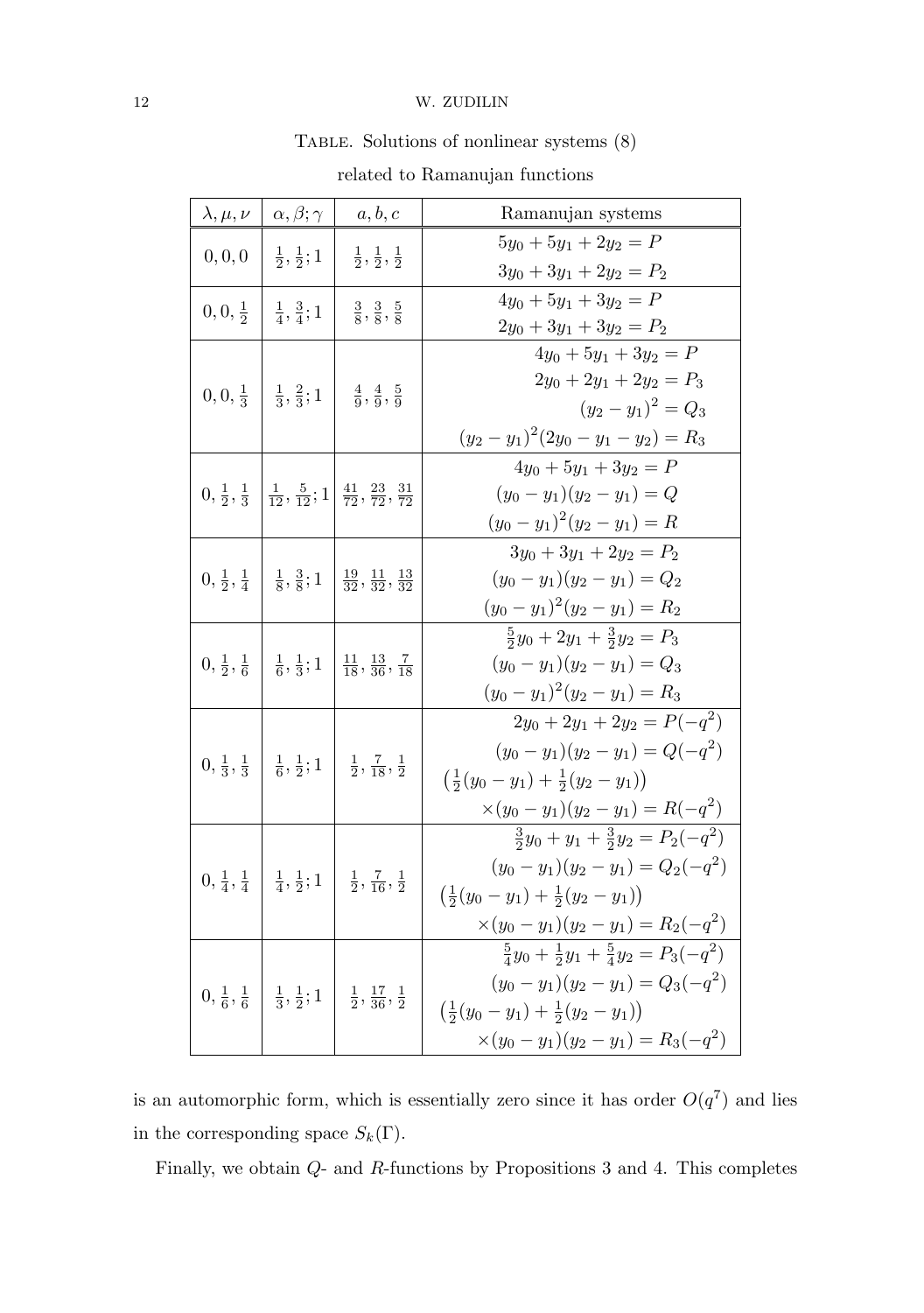the substantiation of the table.

In addition to this table we present some identities produced by Proposition 1:

$$
F\left(\frac{1}{3}, \frac{2}{3}; 1; \frac{Q_3^{3/2} - R_3}{2Q_3^{3/2}}\right) = Q_3^{1/4}, \qquad F\left(\frac{1}{8}, \frac{3}{8}; 1; \frac{Q_2^3 - R_2^2}{Q_2^3}\right) = Q_2^{1/4}, \qquad (23)
$$

$$
F\left(\frac{1}{6}, \frac{1}{3}; 1; \frac{Q_3^3 - R_3^2}{Q_3^3}\right) = Q_3^{1/4},
$$

and identity (4). The cases  $\lambda = 0, \mu = \nu \in \{\frac{1}{3}, \frac{1}{4}\}$  $\frac{1}{4}, \frac{1}{6}$  $\frac{1}{6}$  are not that beautiful since in these cases automorphic functions  $y_0-y_1$  and  $y_2-y_1$  cannot be rationally expressed in terms of the Ramanujan functions.

Proposition 8. The following identities hold:

$$
\sum_{n=0}^{\infty} \frac{(3n)!}{(n!)^3} \left(\frac{Q_3^{3/2} - R_3}{3^3 \cdot 2Q_3^{3/2}}\right)^n = Q_3^{1/4}, \qquad \sum_{n=0}^{\infty} \frac{(4n)!}{(n!)^4} \left(\frac{Q_2^3 - R_2^2}{4^4 \cdot Q_2^3}\right)^n = Q_2^{1/2}, \qquad (24)
$$

where the functions  $Q_2, R_2$  and  $Q_3, R_3$  are defined by (21) and (22).

Proof. The first identity in (24) follows from the first one in (23); by the corollary of the classical formula

$$
\sum_{n=0}^{\infty} \frac{(\frac{1}{4})_n(\frac{2}{4})_n(\frac{3}{4})_n}{(n!)^3} z^n = F^2\left(\frac{1}{8}, \frac{3}{8}; 1; z\right)
$$

(see, e.g., [15, Chapter 14, Example 11]) and the second identity in (23) we derive the second relation in (24).

It would be nice if we could continue the sequence (24) by an identity for the series

$$
\sum_{n=0}^{\infty} \frac{(5n)!}{(n!)^5} z^n,
$$
\n(25)

all the more so that the substitution

$$
z = z(q) = q - 770q^{2} + 171525q^{3} - 81623000q^{4} - 35423171250q^{5}
$$

$$
- 54572818340154q^{6} - 71982448083391590q^{7} + O(q^{8})
$$

for (25) is well known (see, e.g., [8, 6]). However the precise expressions of  $z(q)$ and of the sum (25) with  $z = z(q)$  through classical functions (say, the Ramanujan functions) are not yet known...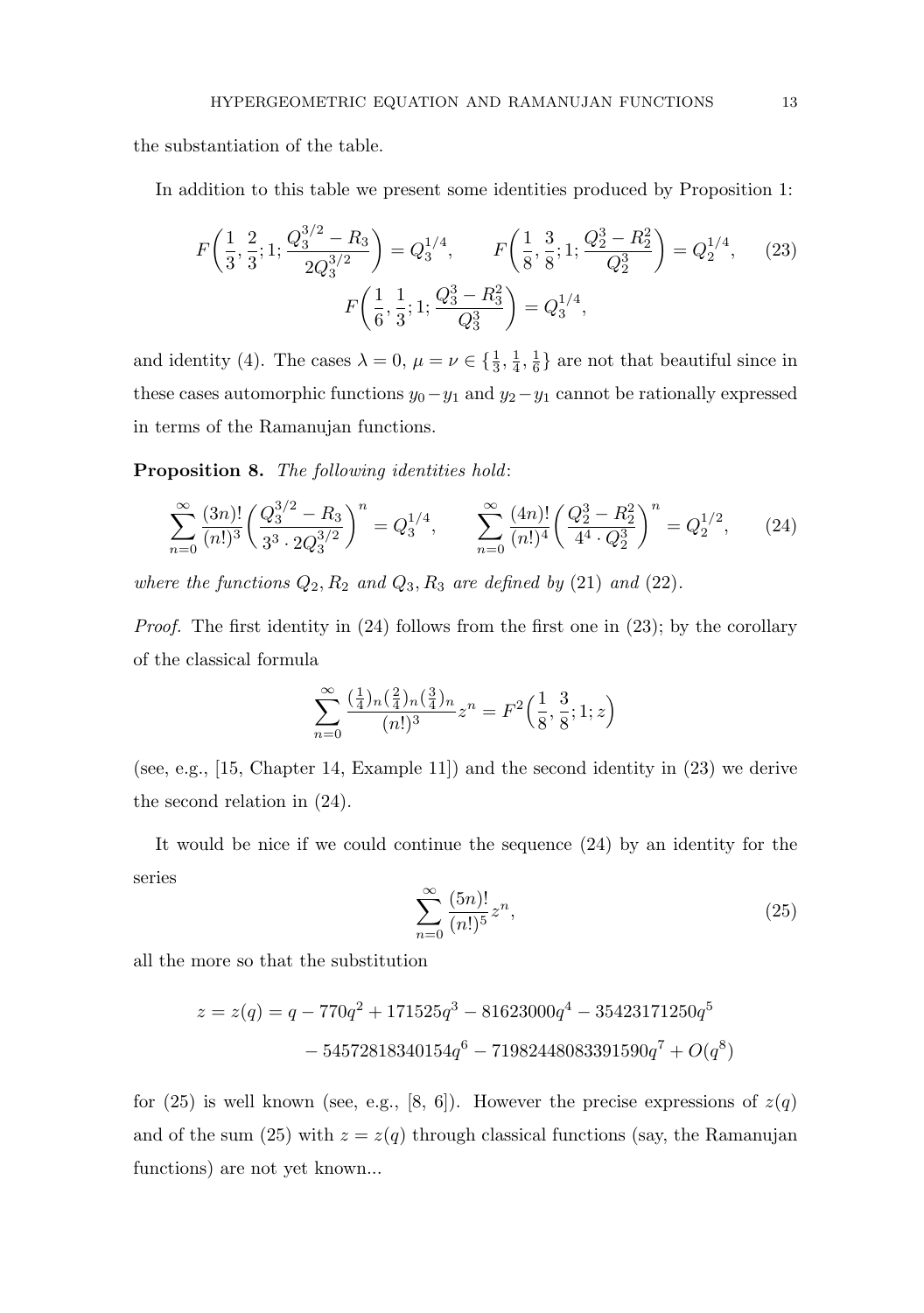## Acknowledgements

This work was supported in part by the INTAS–RFBR project no. IR-97-1904. The author would like to express his gratitude to D. Bertrand and Yu. V. Nesterenko for stimulating discussions and helpful suggestions during the preparation of the paper.

## **REFERENCES**

- 1. D. Bertrand and W. Zudilin, "On the transcendence degree of the differential field generated by Siegel modular forms," Prépubl. de l'Institut de Math. de Jussieu 248 (2000), submitted for publication.
- 2. L. R. Ford, Automorphic Functions, McGraw–Hill Book Company, 1929; Reprint, Chelsea Publ., New York, 1951.
- 3. M. Halphen, "Sur un système d'équations différentielles," C. R. Acad. Sci. Paris 92:19 (1881), 1101–1103.
- 4. J. Harnad and J. McKay, "Modular solutions to equations of generalized Halphen type," Preprint CRM-2536, http://xxx.lanl.gov/abs/solv-int/9804006, Univ. de Montréal, 1998.
- 5. S. Lang, Introduction to Modular Forms, Grundlehren Math. Wiss., vol. 222, Springer-Verlag, Berlin–Heidelberg–New York, 1976.
- 6. B. H. Lian and S.-T. Yau, "Mirror maps, modular relations and hypergeometric series I," Preprint, http://xxx.lanl.gov/abs/hep-th/9507151, 1995; M.-C. Kang (ed.), "Integrality of certain exponential series," Lectures in Algebra and Geometry, Proceedings of the International Conference on Algebra and Geometry, National Taiwan University (Taipei, Taiwan, December 26-30, 1995), International Press, Cambridge, MA, 1998, pp. 215–227.
- 7. K. Mahler, "On algebraic differential equations satisfied by automorphic functions," J. Austral. Math. Soc. **10** (1969), 445-450.
- 8. D. R. Morrison, "Mirror symmetry and rational curves on quintic threefolds: A guide for mathematicians," J. Amer. Math. Soc. 6 (1993), 223–247.
- 9. Yu. V. Nesterenko, "Modular functions and transcendence questions," Sb. Math. 187:9 (1996), 1319–1348.
- 10. K. Nishioka, "A conjecture of Mahler on automorphic functions," Arch. Math. 53:1 (1989), 46–51.
- 11. Y. Ohyama, "Systems of nonlinear differential equations related to second order linear equations," Osaka J. Math. 33 (1996), 927–949.
- 12. S. Ramanujan, "On certain arithmetical functions," Trans. Cambridge Philosoph. Soc. 22:9 (1916), 159–184; Collected Papers of Srinivasa Ramanujan (G. H. Hardy, P. V. Sechu Aiyar, and B. M. Wilson, eds.), at the University Press, Cambridge, 1927, pp. 136–162.
- 13. G. Shimura, Introduction to the Arithmetic Theory of Automorphic Functions, Publications of the Math. Soc. of Japan, vol. 11, Princeton University Press, Princeton, NJ, 1971.